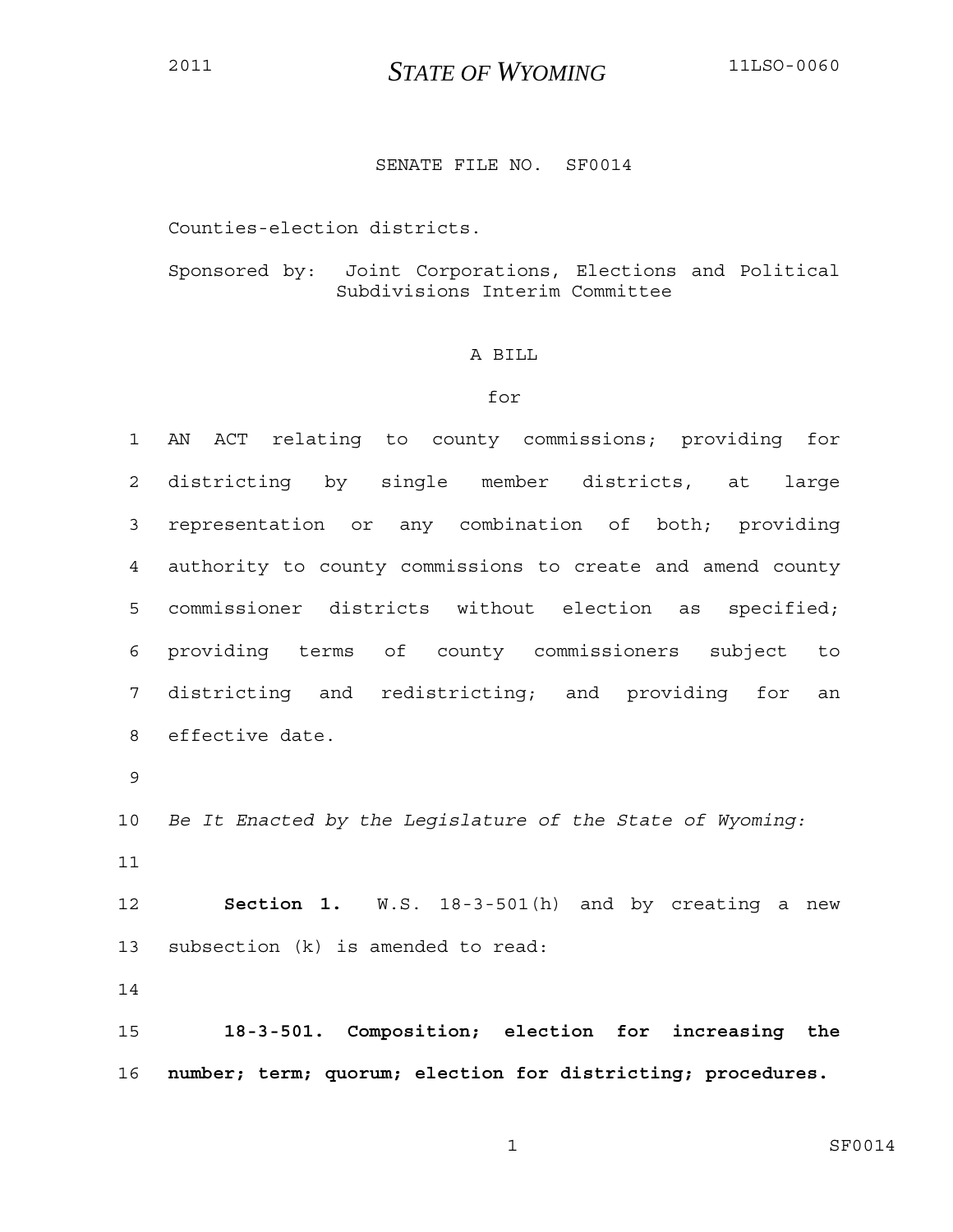1

2 (h) If the proposition for districting is approved, 3 the board of county commissioners shall devise a 4 districting plan dividing the county into five (5) 5 districts as nearly equal in population as practicable 6 considering the geographic, economic and social 7 characteristics of the county. The districting plan shall 8 be made before March 1 next following the election at which 9 the proposition for districting is approved and shall be 10 effective as of March 1 the following year. The 11 districting plan may provide that any commissioner elected 12 after the effective date of the districting plan shall 13 reside in and represent the district from which he is 14 elected by the electors of that district, and, beginning 15 January 1, 2012, that commissioners may serve at large or 16 that district representation may be apportioned in any 17 combination of single member and at large representation, 18 provided that in all cases commissioners represent a 19 population as nearly equal as is practicable considering 20 the geographic, economic and social characteristics of the 21 county. Commissioners in office on the effective date of 22 the districting plan shall serve the county at large until 23 the regular expiration of their term. The districting plan 24 shall designate which districts shall elect county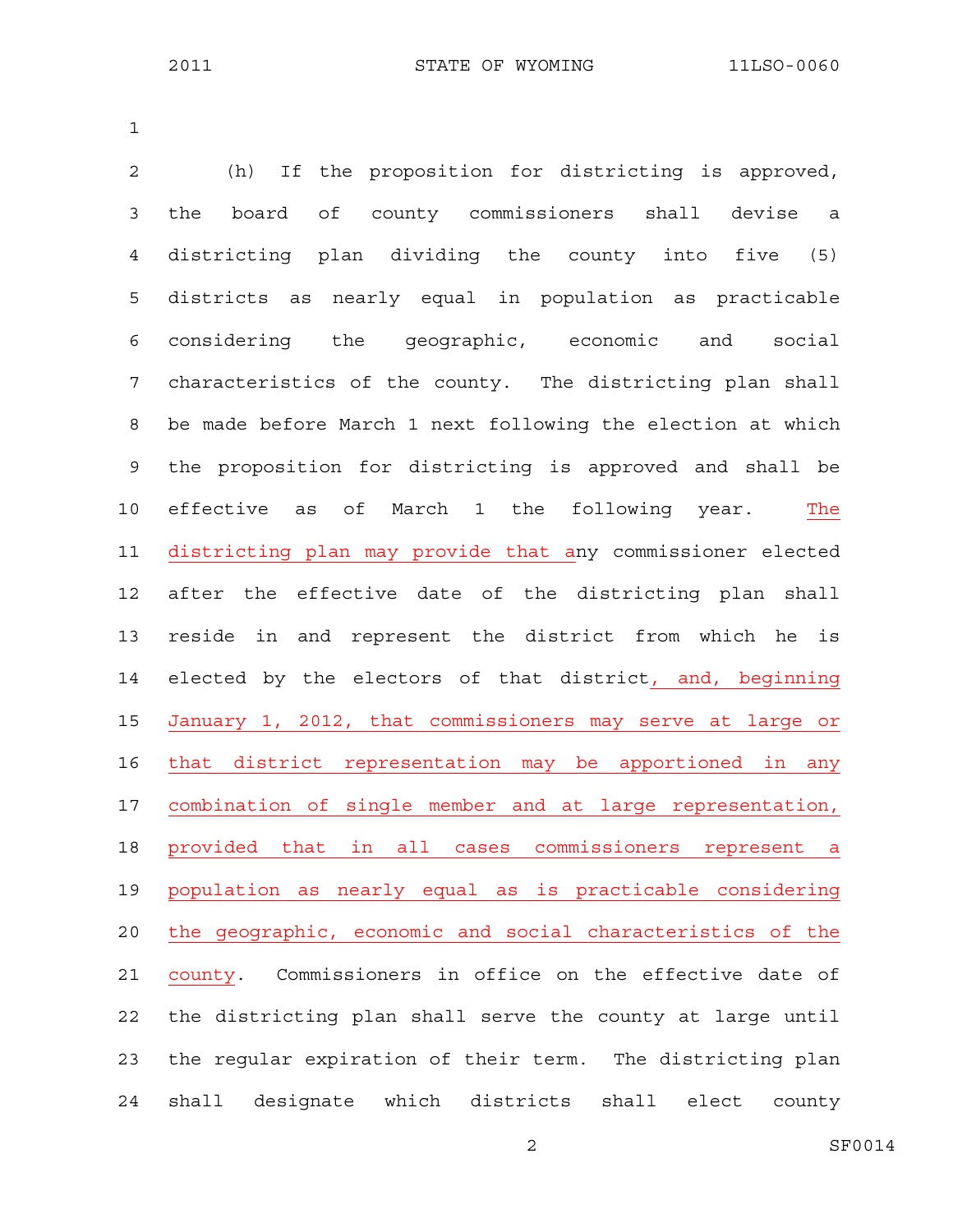1 commissioners in the general election next following the 2 effective date of the districting plan. In any county in 3 which the voters approved increasing the number of 4 commissioners and districting at the same election, the 5 districting plan shall also designate which district shall 6 elect a county commissioner at the next general election 7 for a term of two (2) years, as provided by subsection (b) 8 of this section. The ballot shall state the term in the 9 designated district to be for two (2) years. Thereafter, 10 all terms shall be four (4) years.

11

12 (k) If required to do so pursuant to a final court 13 order or changes in population affecting the 14 constitutionality of a current districting plan, the board 15 of county commissioners may by resolution devise a 16 districting or redistricting plan dividing the county into 17 any number of districts necessary to meet the requirements 18 of the court order or necessary to address the population 19 changes. A districting or redistricting plan devised under 20 this subsection may include single member districts in 21 which the candidates must reside and which are apportioned 22 by population, districts in which candidates are elected at 23 large, or any combination of districts in which candidates 24 must reside and are apportioned by population or are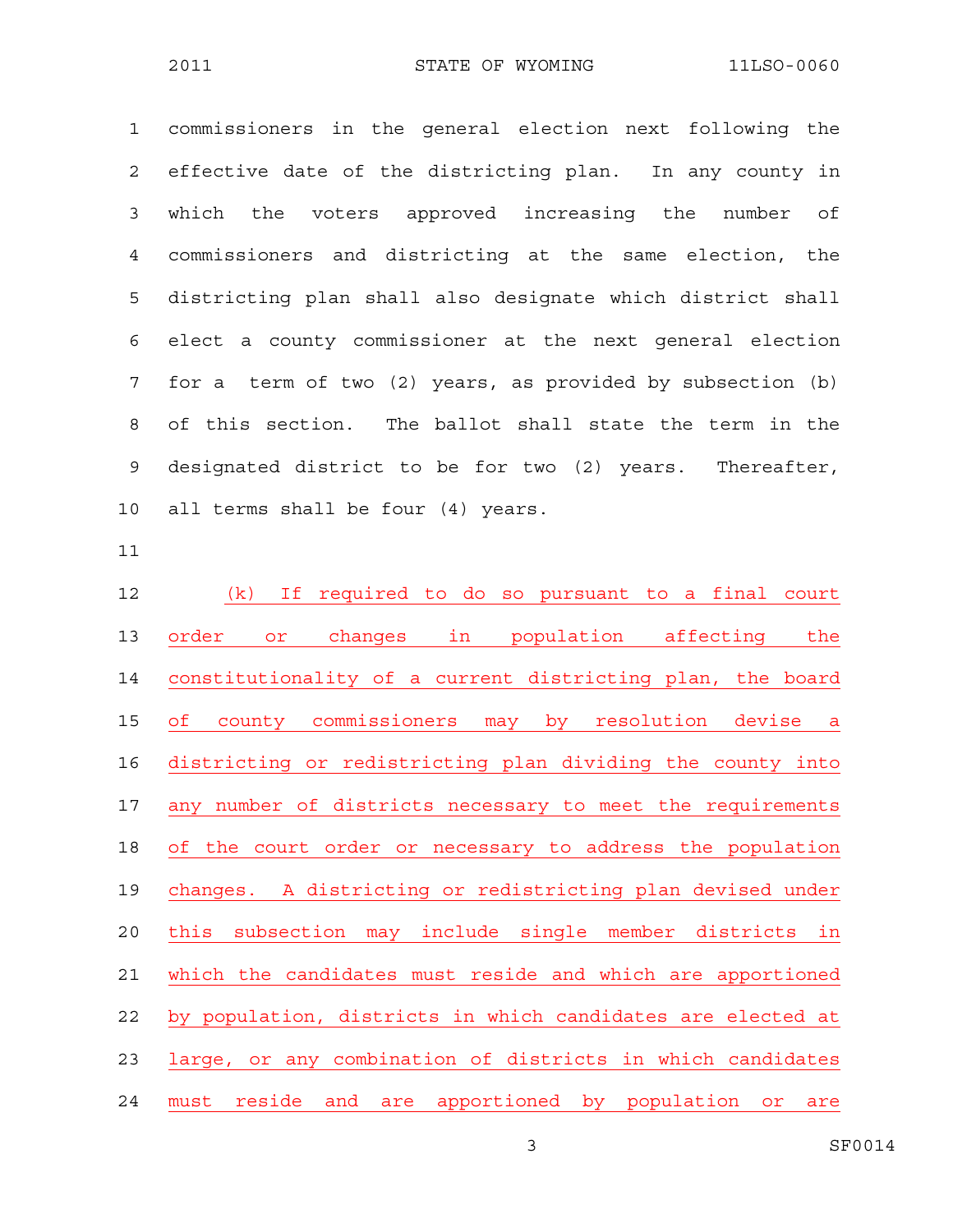| $\mathbf 1$    | elected at large provided that in all cases commissioners   |
|----------------|-------------------------------------------------------------|
| 2              | represent a population as nearly equal as is practicable    |
| $\mathfrak{Z}$ | considering the geographic, economic and<br>social          |
| $\overline{4}$ | characteristics of the county. A districting<br>or          |
| 5              | redistricting plan created under this subsection shall not  |
| 6              | be subject to a vote of the electors and shall go into      |
| $\overline{7}$ | effect after the next general election and shall be subject |
| 8              | to the following:                                           |
| $\mathsf 9$    |                                                             |
| 10             | An initial districting plan created under<br>(i)            |
| 11             | subsection shall provide for<br>this<br>at least fifty-one  |
| 12             | percent (51%) of the commissioners to serve an initial term |
| 13             | of two (2) years and the remainder to serve an initial term |
| 14             | of four (4) years. Thereafter, all terms shall be four (4)  |
| 15             | years. The terms of all commissioners serving at the time   |
| 16             | of the approval of the districting plan shall expire at the |
| 17             | end of the current year and all offices created under this  |
| 18             | subsection shall be filled at the general election held on  |
| 19             | the effective date of the districting plan;                 |
| 20             |                                                             |
| 21             | (ii) For a redistricting plan, commissioners in             |
| 22             | office on the effective date of the districting plan shall  |
| 23             | serve the county at large until the regular expiration of   |

24 their term, if practical. The county commission shall